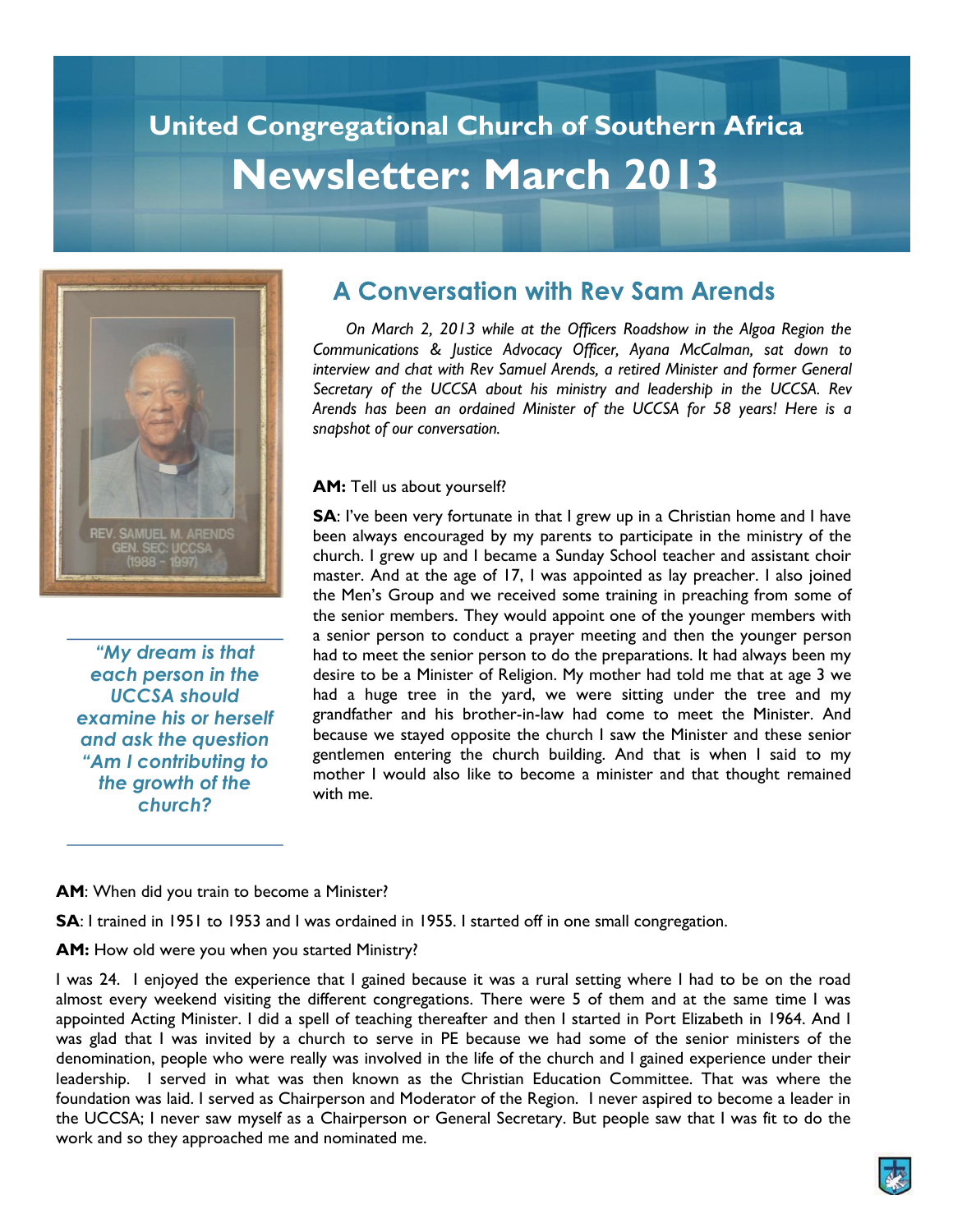**AM:** What would you say were your best moments of your service in those roles?

**SA:** The best moments were the opportunity that I had to meet with churches mostly in rural areas. You know I remember one incident –I was visiting this church in Transkei and I don"t think there were more than 20 people present mostly women, and young girls and a few men were deacons in the church. At the end of the service they took up a collection and they were wanting to make it to me. And I said to myself these are poor people you cannot take this money away from them. And I thanked them and I said I want to donate this money back to you. And with one voice they said No this is a gift from us to you. And from that time I decided no matter how poor the people are if they feel that they want to give a gift I have to accept that gift because God has been working through them. I liked when I've been meeting with the council of churches you know just to listen to the debates and to share with people and to learn about the programmes in their churches. Because I feel we can make progress if we examine our programmes. Unfortunately we still have some of our elderly people who believe we must still cling to the past. You know we keep on using the word move forward, we must forward. I definitely agree we have to move forward because the church must be next to the people. The church has to comfort; the church has to encourage; the church must rejoice with those who rejoice; the church must weep with those who are weeping. And we must look at programmes that will appeal so if you take for instance your youth fellowship that you appeal to them.

**AM:** What do you think of the UCCSA today?

**SA**: You see when you start something, create something, say a person goes into business- he hopes that his children will follow him. He has to lay a foundation and others have to build upon that. And we cannot just discard the things that we were thought by our forebears. Others lay the foundation. Do not discard the ideas of the generation of our forebearers. We've got to examine those; we've got to build on those because there are generations that will be following us.

#### **AM:** Do you have any dreams for UCCSA?

**SA:** You know I was a bit hesitant when I came to this meeting especially when they spoke about the central fund but I am glad I came because now I understand why, what it's all about. Because in the past whenever the word central fund was mentioned we would think of the other denominations where they would have to pay a minister to serve a church, you know there is this central fund from which the money comes. But now I have a better understanding; it"s not just a matter of wanting to pay a minister but we definitely need funding. We need funding to keep the church moving forward. My dream is that each person in the UCCSA should examine himself or herself and ask the question "Am I contributing towards the growth of the church?"

**AM:** What words of wisdom would give based on your experience?

**SA:** I would advise that all our ministers, and not only ministers, but the young people who are preparing for church membership, those who are in the youth fellowship, if they could get hold of the "The Harvest and The Hope" and just study that book. Then they"ll get an idea, you heard Prince (Dibeela) talking about James Read and there are churches named after those people. You know we"ve got a rich history. If only that green book would be reprintedthe CUSA book could be reprinted- and "The Harvest and The Hope" that people would just be made aware of it. And as he spoke about the congregations, Bethelsdorp is just a short distance from here and that's where it all started.

**AM:** Do you have any words of wisdom for the current leadership?

**SA:** Pray, learn to listen to what God is saying to you. Because you know we are always in a hurry to do things and we forget that we are under the guidance of God; and as long as we put our trust in Him we will not go wrong.

**AM:** Uncle Sam thank you so much for talking to us.

**SA:** Thank you it was a pleasure. I love my UCCSA.

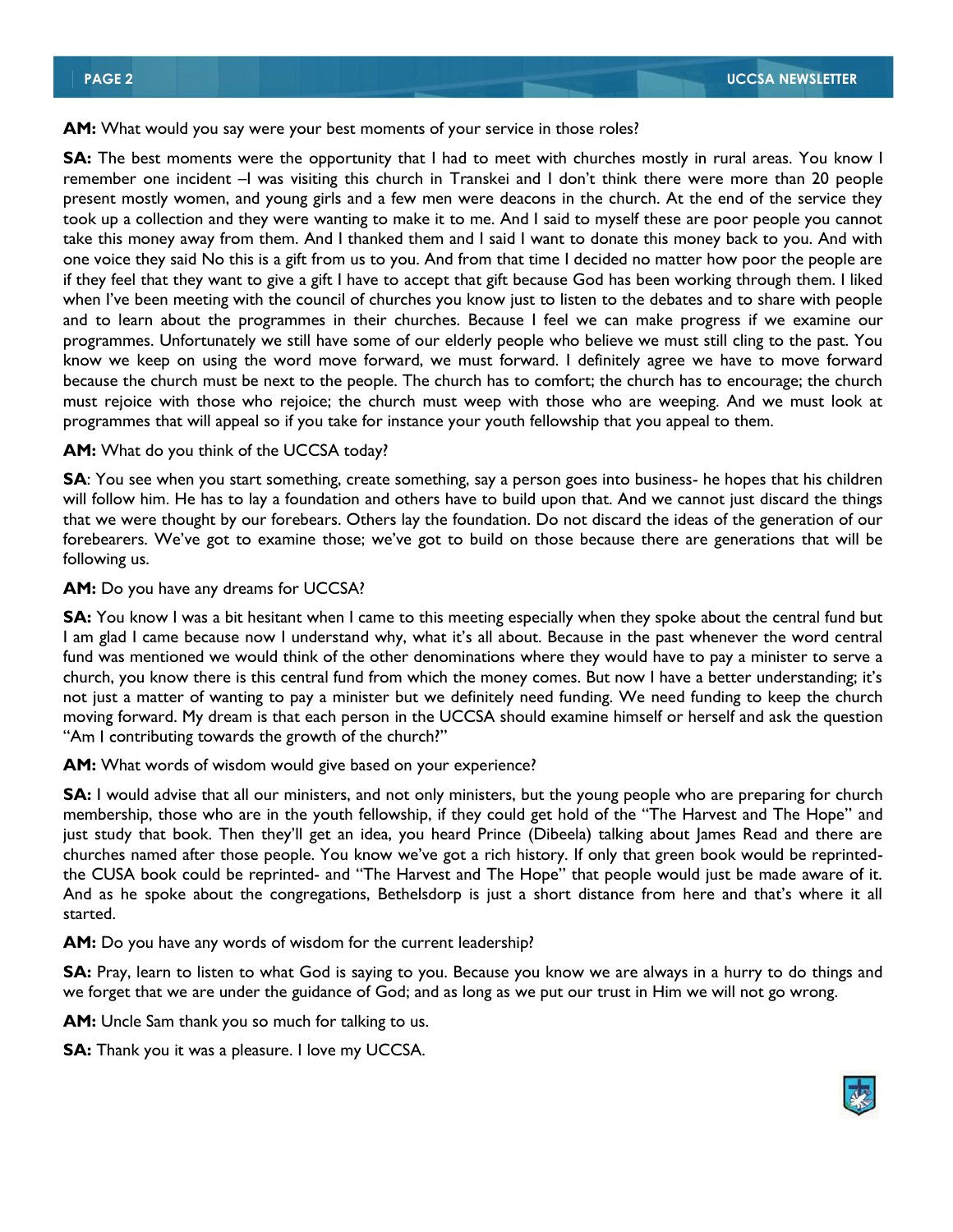## **THE BETHELSDORP CONGREGATIONAL CHURCH**

The Bethelsdorp Congregational Church in Port Elizabeth is a significant signpost in the UCCSA mission story and its value as a living symbol of history ought not to be undervalued.

The missionary story of the UCCSA in Southern Africa begins with the arrival of four missionaries in 1799 and the establishment of the Bethelsdorp church.

On the 31st March, 1799 the ship *Hillsborough* arrived in South Africa carrying aboard four missionaries: Dr. Johannes Theodorus van der Kemp and Johannes Jacobus Kercher from the Netherlands; and John Edmonds and Williams Edwards, who it was said were probably artisan missionaries.

The missionaries were sent by the London Missionary Society which was founded in 1795. After their arrival in the Cape in South Africa, which at that time was a British colony, the missionaries made plans for their missionary work. Van der Kemp organised "the Southern African Society for Promoting the Spread of Christ's Kingdom".

After much travel through the villages of the Cape, Dr. van der Kemp arrived at Bethelsdorp in May, 1801 where he eventually settled. Dr. van der Kemp set about his plans to establish an institution that would among other things be an institution for agriculture and farming trades. In a few years the institution was established. The book the "The Harvest and the Hope The Story of Congregationalism in Southern Africa" (1971) by D. Roy Briggs and Rev Joe Wing gives this summary of Bethelsdorp at that time: "When he visited Bethelsdorp in 1813, John Campbell was able to record that no less than eighteen trades were being carried on, while downstream from the institution he found two miles of cultivated ground on both banks of the Little Zwartkops River –the largest piece as much as the Moravians worked at Genadendal. Further afield was a salt-pan, which the people tended at considerable profit."

The Bethelsdorp church today stands at the same spot it was erected. On a visit to the church on Sunday March 2, 2013 the elders and members of the church council met to sing and pray before the worship service in the manse that was once home to Dr. van der Kemp. The worship and music was vibrant and beautiful and everywhere there were signs of the living history of the humble beginnings of the UCCSA mission story.

We celebrate **31st March**, 1799 as the humble beginnings of the legacy and heritage bequeath to UCCSA. The Bethelsdorp Congregational Church in Port Elizabeth stands as one of the living symbols of that heritage.

The history at Bethelsdorp can offer us a vivid opportunity to ignite conversations about the UCCSA story. It can also spark a renewed zeal for worship and service to God"s people in every community; especially those communities where the UCCSA churches stand as symbols of a continuing heritage of worship to God and service to all God"s people.

*After Sunday worship at Bethelsdorp March, 2013* 

| <b>BETHELSDORP CONGREGATIONAL</b><br><b>CHURCH</b><br>THIS PLAQUE IS UNVEILED TO THE GLORY OF GOD<br>AND IN RECOGNITION OF THE MINISTERS<br>WHO SERVED THE CHURCH SINCE 1803.<br>DR JOHANNES T. VAN DER KEMP 1803 - 1811<br><b>REV. JAMES KITCHINGMAN</b><br><b>REV. THOMAS MARRINGTON</b><br><b>REV. TIMOTHY VAN ROOYEN</b><br><b>REV. FRED SCHEEPERS</b><br><b>PAST. ROBERT TYNDALE</b><br><b>REV. J.J. OLIVIER</b><br><b>REV. BERTRAM N. WINDVOGEL</b><br><b>REV. ARTHUR G. BAATJES</b><br><b>REV. JACOB ALBERTS</b><br><b>REV. NILAN R. SCHEUBLE</b> | 1943 - 1968<br>1971 - 1976<br>1976 - 2010<br>2004 - 2011 |
|----------------------------------------------------------------------------------------------------------------------------------------------------------------------------------------------------------------------------------------------------------------------------------------------------------------------------------------------------------------------------------------------------------------------------------------------------------------------------------------------------------------------------------------------------------|----------------------------------------------------------|
|                                                                                                                                                                                                                                                                                                                                                                                                                                                                                                                                                          |                                                          |

*Wall plaque at Bethelsdorp church* 



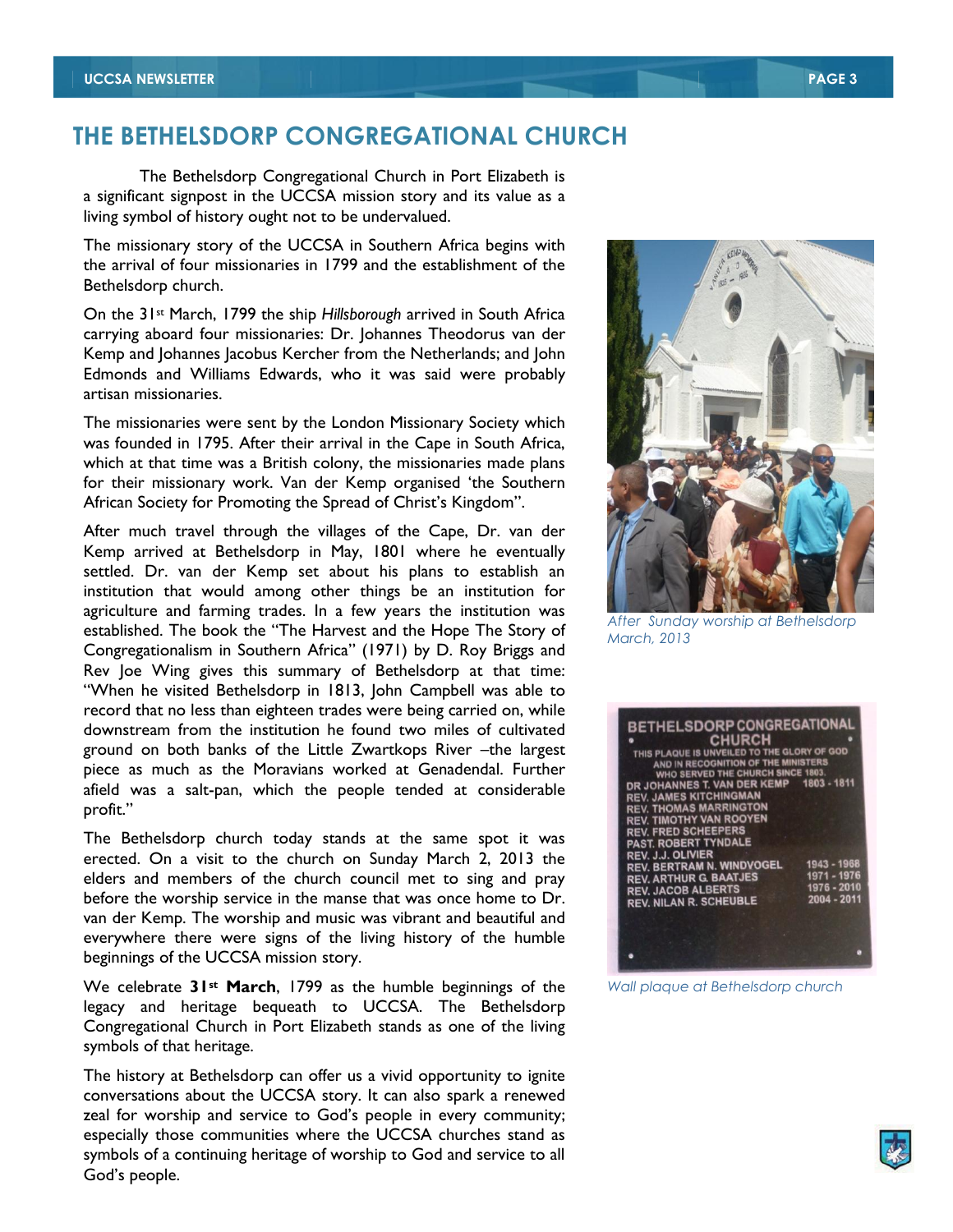#### **PAGE 4 UCCSA NEWSLETTER**



## **Roots by**  *Rev Bernard Spong* **Roots** are important in plant

life and solid foundations important in buildings. The same applies to people. We need to know where we come from, what is our heritage and the foundation of our being.

I was reminded of this during a recent visit to the Moffat Mission. It helped me reclaim and be reclaimed by my Congregational Mission roots. It is fifty years this year since I was posted by the London Missionary Society to South Africa. I was placed first in Vryburg/Huhudi and then in Mafikeng/Mmabato before being called in late 1966 by the Joint Committee of the still to be formed United Congregational Church of Southern Africa to be the first General Secretary of the Central Region. At that time it covered the present Central, Teemane, North West and Free State Regions! This calling brought me to live in Johannesburg where I remain to this day.

I am now a member of that group called ministers emeritus which applies, according to the dictionary, to those who are retired from full time work but able to retain their title. My visit to Moffat Mission reminded me that I may be retired from full time ministry but there is no retirement from being a Christian or from proclaiming that faith in word and deed. And it also reminded me that our word and practice holds a long history of involvement in the life and work of Christianity in Southern Africa.

We have an incredible heritage of active Christianity that sought not only to call people to embrace the Christian faith but also to change the environment and possibilities of life for the people of our nations. The London Mission emphasised education and health, the American Board the social well-being of the people. That is a sweeping statement but those matters were basic to the underlying demand for justice and equal opportunity that is not a new message of the Church but part of our initial heritage.

We hear much about David Livingstone and his travels. His first journey into what was unknown territory for him was to explore for places where the Church could establish safe and accessible schools.

When I came here in 1963 I was automatically the manager of 40 schools in villages throughout the Northern Cape. These were in the process of being taken over by the Apartheid Government but that taken for granted fact about my work as a missionary is an example of where that Mission Church was invested and involved. In Johannesburg there is no social care activity, including health and education, for African and mixed-race people that did not originate from the work of our Congregational forefathers and mothers. When a young Winnie Mandela came from the rural Eastern Cape to this city she, like many such vulnerable young women, was met by two Congregational American Board missionaries, housed in a Congregational mission hostel and trained in social work at a Congregationally founded Social Studies institution.

Being aware of this heritage, I was all the more inspired by the social concern activities and educational opportunities based at the Moffat Mission. I hope to learn more about them when I return to the Mission for another more planned visit in April. I look forward to spending time and conversations with those who are training for ministry at that Centre as much as I look forward to meeting up with old colleagues from the Churches of the Northern Cape and Teeman Regions.

I need to say that the major purpose of my visit, along with my colleague and friend – and President of the UCCSA – Basil Manning and my son Peter, was to show Peter where his brother David's ashes are buried in the Mission cemetery. David died when he was only 18 in 1978 but, for various reasons, Peter had not yet been to stand by his grave. It was a special moment for father and son to be in that place which houses so many memories of the past including the grave of Peter"s Uncle Joe, the Rev Joseph Wing, my dear friend and mentor. Peter took seeds that had fallen from the tree above his brother's grave to plant in his own garden where he now lives to have his own 'David tree.' He showed me those seeds in the palm of his hand as we left the cemetery and he reminded in that place of the dead of the call to new life and the continuing possibilities of growth.

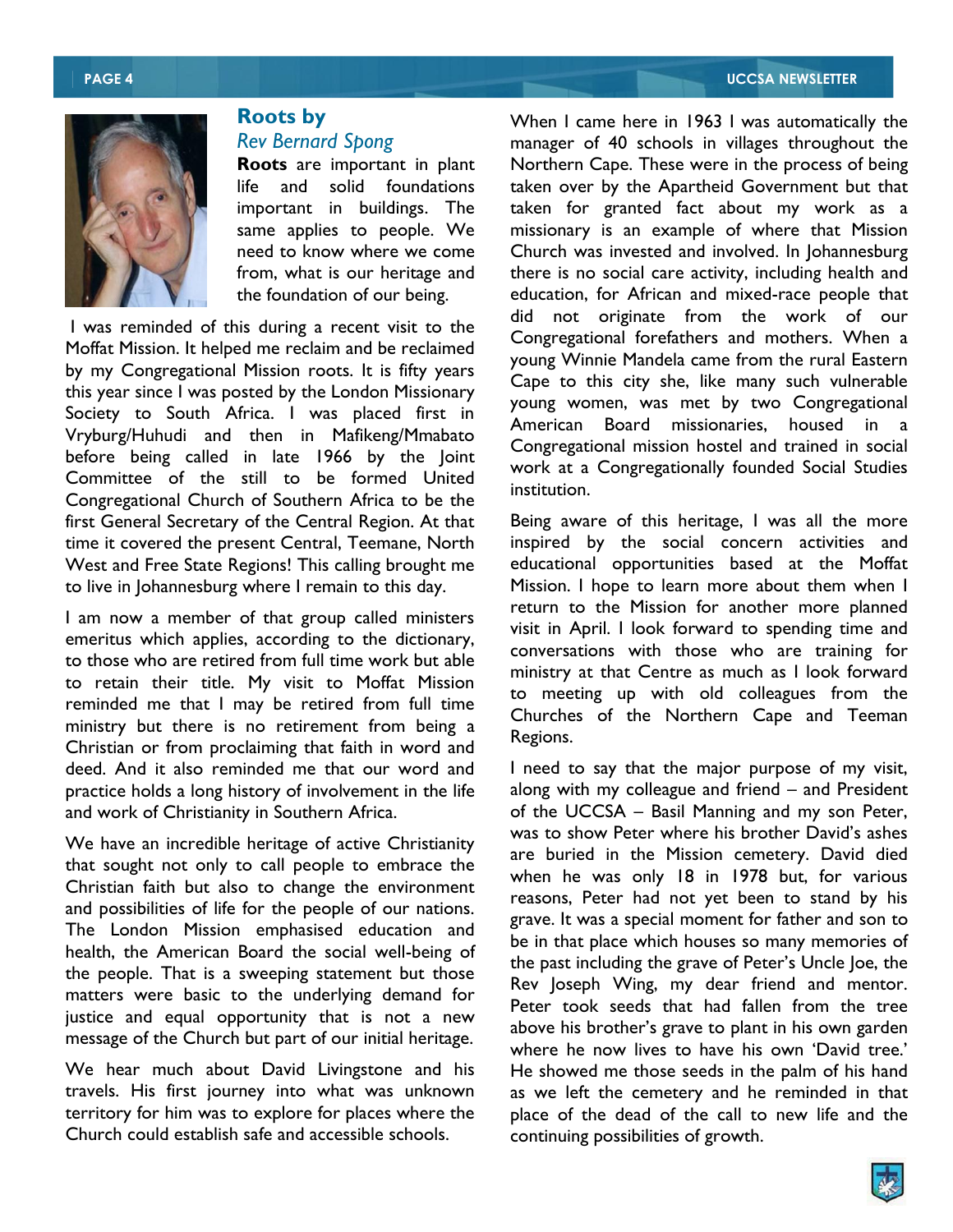That is where we always stand no matter what our age: at a place where the possibilities of life to the full need to be expressed in both word and action. This is how we deal with heritage. We take what those who walked before us have created and left in our hands to develop further according to the needs of the times, our times. Our Congregational forebears cried and worked for justice for all; that is the treasure they have placed in our hands. *What shall be our heritage for those to come?*

Thank you Moffat Mission staff and personnel for giving me a sense of new life rather than of dusty dark deadness during my short time with you. Bless you and your activities in proclaiming in word and deed the call to justice under the God of all righteousness.

*Rev Bernard Spong is completing 50 years of ministry to the UCCSA since his arrival in South Africa as a London Missionary Society (LMS) missionary in 1963. During his 50 years of ministry he served the UCCSA as Secretary of the Central Region; he served as Director of the ecumenical communication and media project- Interchurch Media Programme (IMP)- for many years; and was also Head of Communications for the South African Council of Churches (SACC) during 1991-1997. Rev Spong is author of the renowned book "Sticking Around An Autobiography" (2006). On the 14<sup>th</sup> April, 2013 a service of commemoration will be held in his honour at AJ Wookey Memorial Church in Vryburg.*

## **UCCSA Executive Committee Message to the Churches**

The UCCSA Executive Committee met at Serowe village (town), Lesoso Region of the Botswana Synod. The meeting was hosted by the Serowe Congregational Church also known as the "Cathedral of the Congregational Church". This nickname originates from its gothic architectural structure similar to many cathedrals around the world. The Serowe town was founded about a century ago by Kgosi (iNKosi) Kgama III who was also a grandfather to the late Sir Seretse Kgama. Sir Kgama was the first president of the Republic of Botswana.

Prior to the opening of the Executive Committee meeting the UCCSA Officers arrived on Friday to conduct a pastoral visit. They went to the Lephoi Center for the visually impaired in Francistown. They also visited Tlhatlaganyane where they met with the elders of the church, two of whom are more than 100 years old. On Sunday they preached at different churches such as Palapye, Mahalapye and Serowe.

The meeting commenced with the General Secretary"s address, which was also attended by the local churches and community members from Serowe and surrounding areas. The opening service was blessed with the presence of the senior ministers of our church such as Rev Felix Mokobi and government officials including the former vice-president of the Republic of Botswana, Mr. Mompati Merafhe. The Serowe church choir sang very upliftingly.

The preacher was none other than the President of the UCCSA, Rev Basil Manning. The President delivered a very powerful message about loving each other. Reflecting on the story of the Good Samaritan the president reminded us that we have been called by Christ not to hate each other but to love one another as brothers and sisters irrespective of our ethnic and cultural backgrounds. Rev Manning urged the church not only to move away from racist and xenophobic tendencies but also to challenge such injustices whenever and wherever they manifest themselves in our societies. He cautioned that we won't be able to love each other until we have begun to love ourselves, dealt with our identities and at peace with ourselves. He also encouraged the church to work towards unity of one church in five countries (synods).

Each day began with a Bible Study to prepare members of the executive for the meetings. The bibles studies were facilitated by Rev. Dr Loletta Barrett, a Global Ministries missionary from our ecumenical partner United Church of Christ (UCC) in the USA. The bible studies emphasized the importance of understanding our *calling*, *participating* in people"s struggle and *walking* with those who suffer.

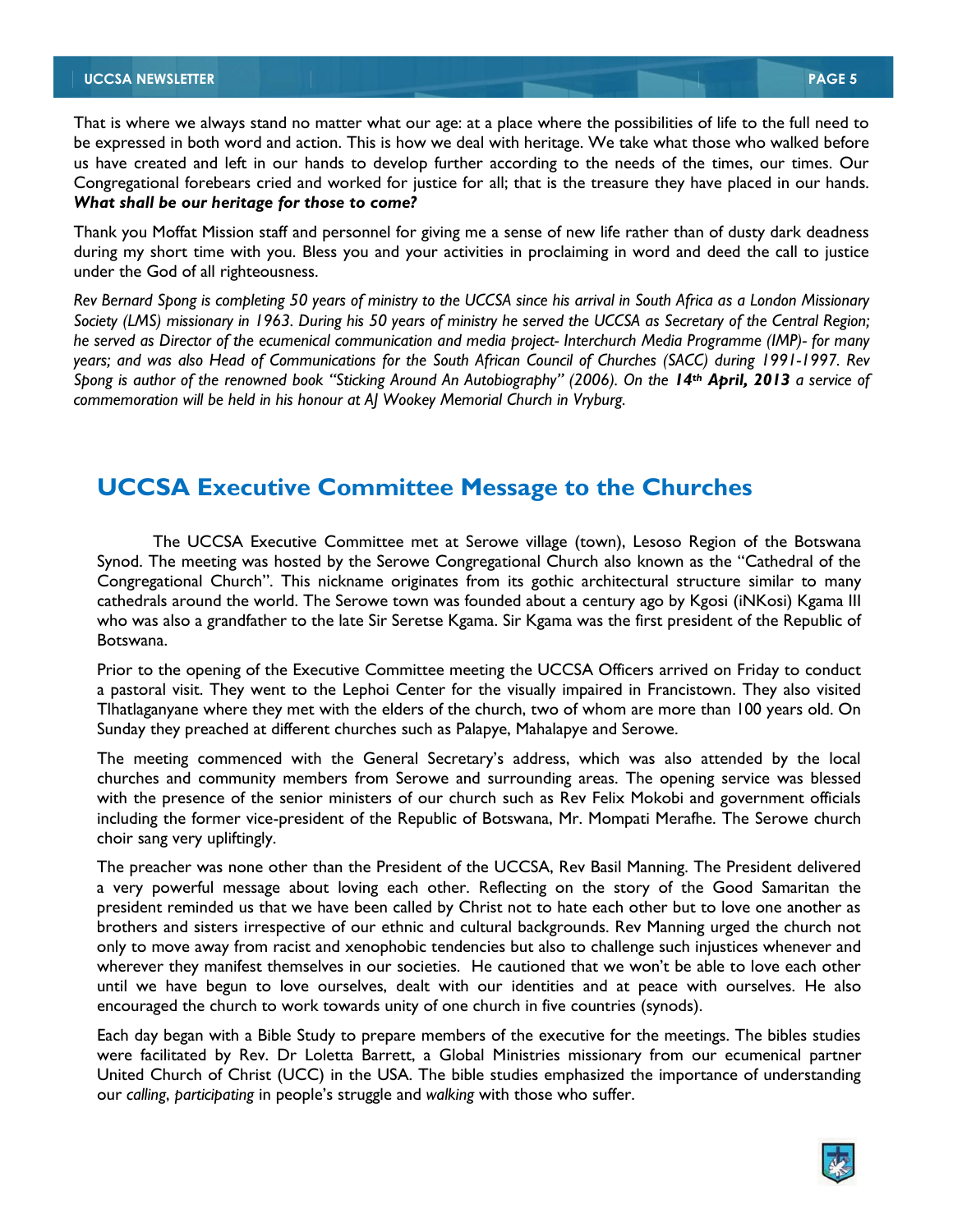## **UCCSA Executive Committee Message to the Churches (Cont'd)**

Members of the UCCSA Executive engaged with the issues affecting the church and wrestled with the challenges facing our societies in the five synods of our church. These issues ranged from ministerial to finances and social justice issues. The message that came clear from the discussions was that the church needs to re-look at its calling as ordained ministers and lay leaders. Focus should be on serving people in the times of loss and suffering and to give spiritual and ministerial direction.

In the matters of financial resources the church is operating under very challenging circumstances. The finances have decelerated over the years and we as the church need to speedily come up with creative ways of fundraising and supporting our ministry. This year 2013 has begun on a good note. The finances of the church are showing huge signs of improvement but more needs to be done. We cannot afford to be complacent.

The message that came across strongly during the meeting and among the Executive members was a message of hope to a brighter and better future. The General Secretary reminded us that we as the church need to focus on church growth, unity and vision for our church. He also encouraged Executive members and churches to be faithful to God"s calling to participate in suffering and struggles. The church needs to be prophetic, pastoral and professional in how the respective ministries are conducted.

The UCCSA will be holding its **37th Assembly on 18th -24th of September, 2013** in Mahikeng (Northwest Region), South Africa Synod. This Assembly will be an elective assembly and will bid farewell to our General Secretary and outgoing President. The Rev Dr. Prince Dibeela's second term of office is coming to an end this year and new general secretary should be elected. The UCCSA's 37<sup>th</sup> Assembly will also be bidding farewell to our outgoing President, Rev Basil Manning. Rev Phillip Strydom will be assuming the leadership of the church as the new UCCSA president.

The Executive members spent time praying and seeking God"s guidance as they deliberated on the best ways that can be used to ensure transparency and fairness. The new guidelines were proposed and it is hoped that they will eventually become appropriate procedures for the processes for nominations and elections/appointments of the UCCSA officers.

All UCCSA members are beseeched to participate in this process through prayer and by nominating suitable candidates who can lead our UCCCSA.

#### **Executive Committee Serowe, Botswana March 21, 2013**

*The UCCSA Executive Committee met at Serowe Congregational Church in Botswana during March 18-22, 2013 under the theme "Christ is Calling Us: Participating in Suffering and Struggle". The Executive Committee is the highest decision making body after the Assembly. The Executive Committee meeting was presided over by the President, Rev Basil Manning and the General Secretary Rev Dr. Moiseraele Prince Dibeela. Forty-two members were present including Synod Secretaries and representatives from the 5 synod throughout Southern Africa: Botswana, Mozambique, Zimbabwe, Namibia and South Africa.*

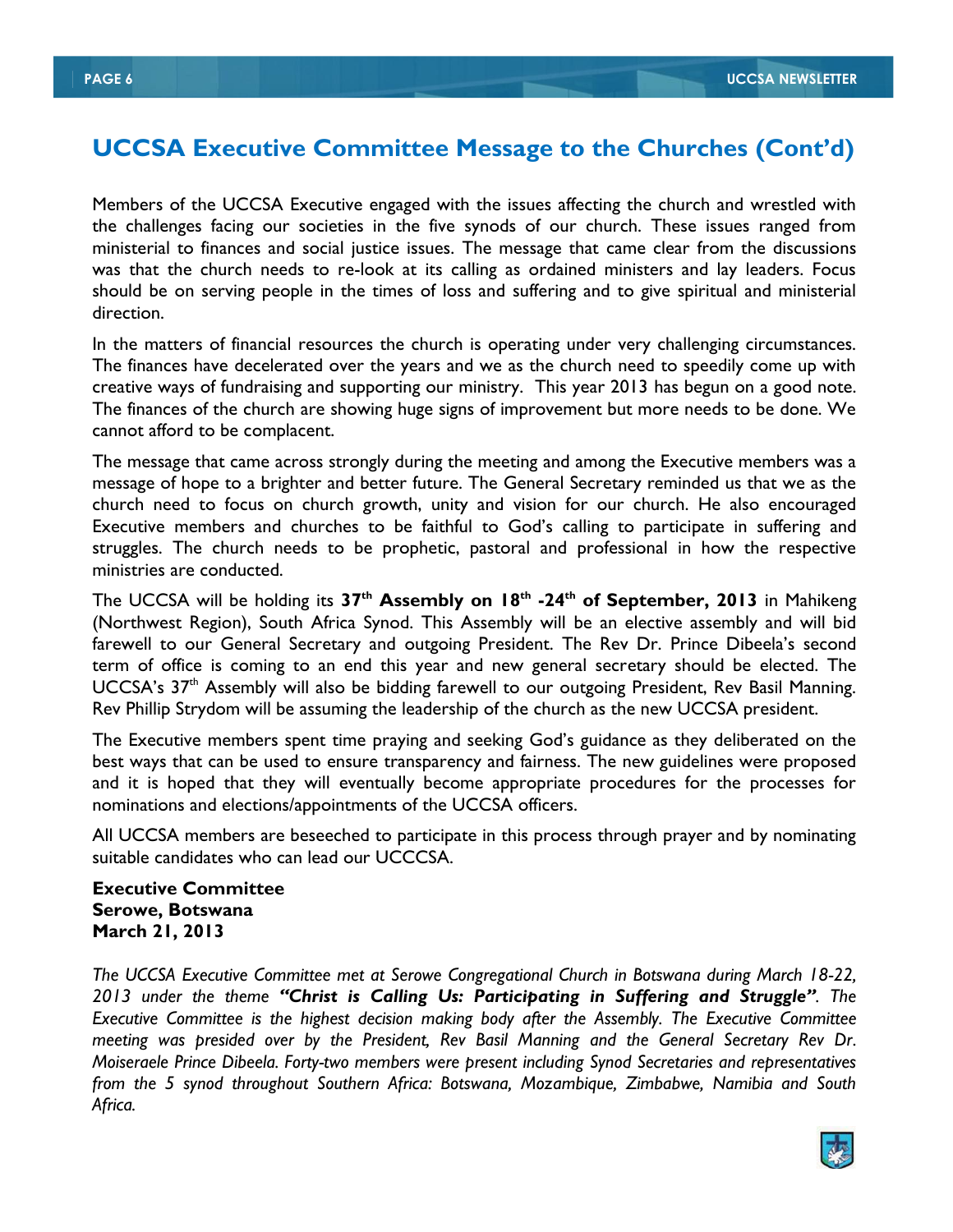## **UCCSA Youth Ministry: The Church of today and the leadership of tomorrow** *by Ntsikelelo J. Ntintishe*

**I greet the UCCSA family in the wonderful name of our Lord and Saviour Jesus Christ, Amen.** There is a buzz, a great feeling, a new understanding that is rising amongst the young people in the United Congregational Church of Southern Africa. There is a new found belief that the youth is the church of today and the leadership of tomorrow.

South Africa is a country that is said to be "Alive with possibilities" and amongst those possibilities is the ever increasing reality of the young people leading both this nation and church. We have seen a number of young people such as Malusi Gigaba, Fikile Mbalula, Lindiwe Mazibuko, Lebogang Maile , Anele Mda and Julius Malema make a meaningful contribution and creating strong political statements in government and in the same vein we have seen the likes of our Malusi Makalima, Rev. Cyril Hartland, Abbie Lekalakala, Njabulo Ngwane , Rev. Allister Arends, Rev. Dr. Prince Dibeela, Mazwi Mbambo, Rev Dumisani Nxumalo, Wellington Sibanda and Charlene Cupido and many other persons who arose as youth leaders in our church exhibiting the potential to lead the church and many of the abovementioned have actually graduated to lead the church in the different areas of ministry.

Many young people have their own unique and sometimes interesting stories of how they remained in church. My grandfather made a deal with me when I as 9 years old. I read the Bible for him and he in turn taught me how to interpret the clock. He could not read and write because he had never been to school. His name was Joel Nomkala.

*Are youth the church of today and the leadership of tomorrow?* The Apostle Paul writes to Timothy, "Let no one look down on you because of your youth…" We are at a stage whereby the youth particularly in the Central region is picking up from where it had left off. In the recent past, it was not clear if we would have a vibrant youth ministry in the South Africa Synod in ten years to come. I remember the time when the young people were at loggerheads with the church fighting for recognition in the administration of the church.

Unfortunately that was the period when the young people from the black dominated townships were not united in worship with the youth groups from the colored townships. This consciousness was recently awakened by the utterances of Rev. Dr. Gasonewe at the Central region Youth conference in Mamelodi recently. The youth conference clearly showed and reassured all that the racial and tribal divide that might have existed amongst the youth groups of our church is a thing of the past. The UCCSA has always been a united church on paper and in all administrational and in special services of regional significance, but we were always found wanting when placed in the scale of united worship. The young people of Central region have broken the stereotype.

With the picture looking as bright as it is, we are seeing the youth lacking interest in the traditional reformed liturgies of which our church subscribes to in many areas of the SA Synod. We see the young people adopting the more charismatic approach to worship. We are more likely to hear our youth sing a "Hill Song" rather than "Guide me O thou Great Jehovah". I honestly believe that there is nothing fundamentally incorrect with adopting the worship style of the day. But we need to be very careful as church that we do not lose ourselves in all that.

**"…I am not expecting to see leaders out-ofnowhere…I expect to see all of you leading the church tomorrow" –Rev Dr. O I Gasonewe.** These are the statements that should be engraved in the hearts of the young people and that should echo in the ears of the upcoming generations. Now is the time that the youth, raise their hands to be counted. It is now the time for the youth to knock on the doors of church administration until the elders open.

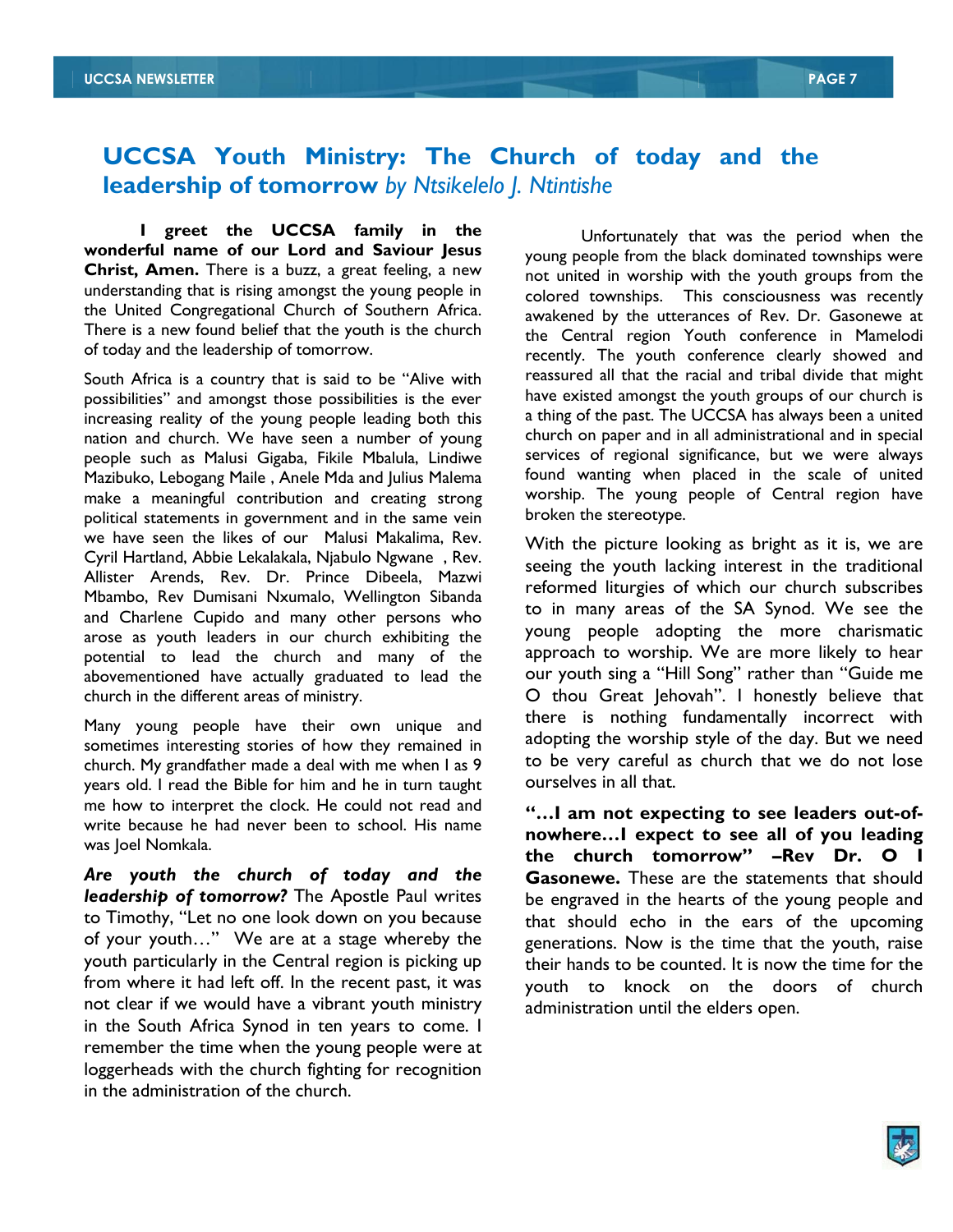Some of us have studied and learnt about the missionary trail out of the United Kingdom into Africa. We were told about the American Board of Missionaries planting churches in the eastern seaboard up to Natal; the October 1967 special assembly that united the LMS, CUSA and the Bantu Congregational Church; the incorporation of the Disciples of Christ- Transvaal in 1972. Some have seen the youth of the church take a stand against the apartheid regime. And now we can say we have seen the UCCSA worship and commune together in harmony. And once again the youth have become the pioneers of the new era of the UCCSA. This will be a watershed moment in the history of our church.

We are now truly a United Congregational Church of Southern Africa and the youth is ready to take office when the opportunities arise. Now is the time. Most of all, I wish all young people could be as passionate and knowledgeable about our church.

I would like to request that the UCCSA formulate a collaborative project by the Mission Council, the Youth Ministry and the Leadership academy and develop a more user friendly and contemporary version of **"The Harvest and the Hope"**; That the church considers using the history and administration of the UCCSA as part of the UCCSA syllabus to members wishing to join our church; That the church encourages youth participation in the business of the church by ensuring that a young person in every local church is encouraged to become a deacon and that young people join the delegation to Regional Council and Administration meetings.

I thank you all for the opportunity to communicate my ideas and feelings about the youth and the greater UCCSA.

*Humbly submitted Ntsikelelo J. Ntintishe*





## *Trinity UCCSA- Yeoville, Johannesburg* **A Perfect Place for a Perfect Opportunity- House of Formation, Moffat Mission, Kuruman** *by Rev. Dr. Loletta M. Barrett*

Where else to learn about the history and to discuss the future of Mission, Missionaries and the Church than Moffat Mission, Kuruman, South Africa?! I had the distinct pleasure of being present with the seminary students in the UCCSA House of Formation during the first week of March, 2013.

I journeyed to the source, "where Christianity entered the interior of Africa," Moffat Mission. There I met with 17 students (6 women and 11 men in years 1 to 3 of their correspondence school programs, hailing from our South Africa, Botswana, Mozambique, and Zimbabwe Synods. What an amazing group of people! (Thito, Ivan, Sanele, Mighty, Johanna, Sboniso, Michael, Rolter, Emma, Sthobuhle, Lorato, Siphilangenkosi, Matlhogonolo, Nteo, Lotes, Tsepo, Leon).

The House of Formation offers the students a time of sharing with guest speakers. In my case, we talked about the history and future of mission, missionaries, and the church.

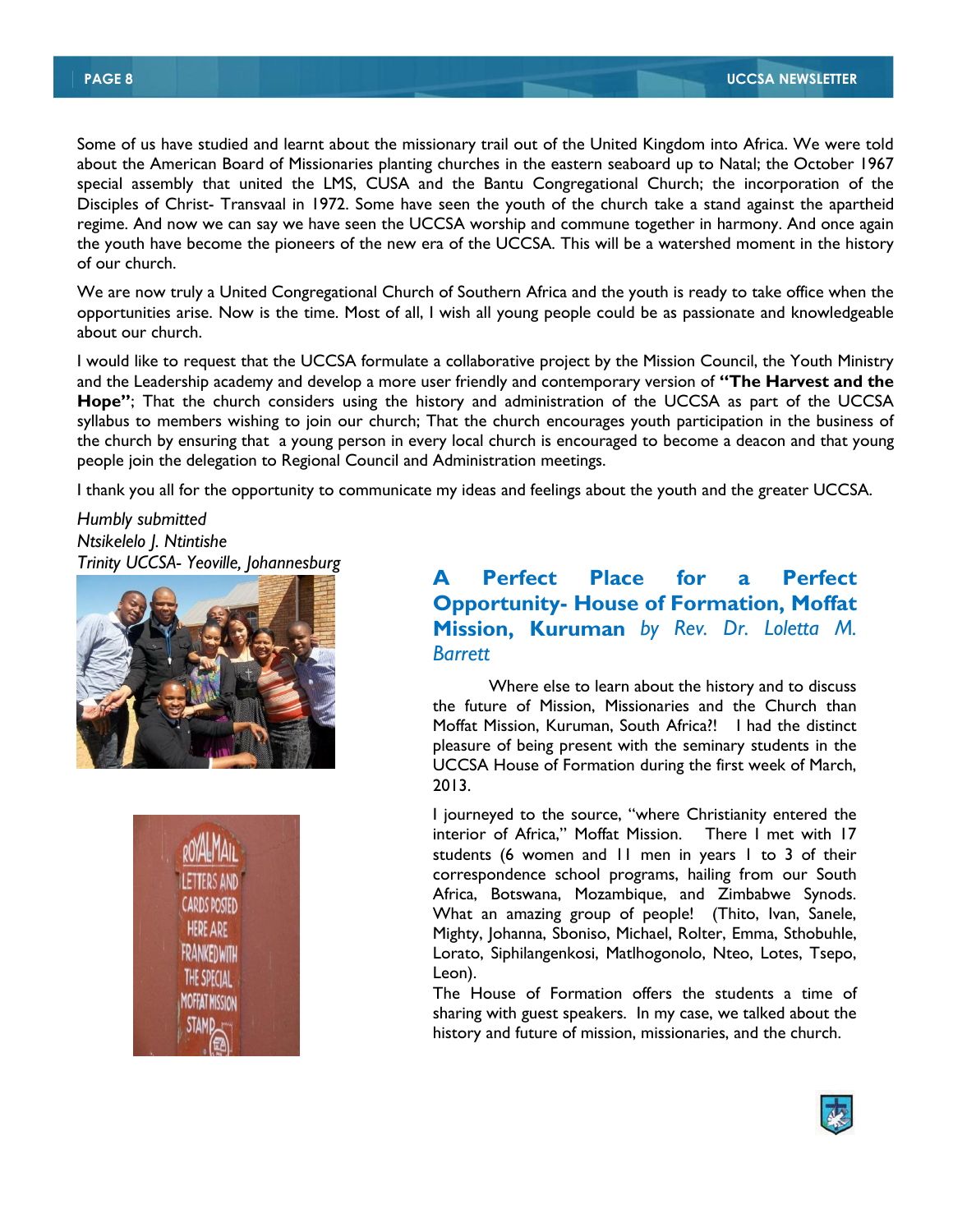My journey began on a comfortable eight hour double decker bus ride from Johannesburg to Kuruman. I stayed with the students in one of the houses on campus, eating meals together, both cooked by the students and by the Moffat Mission chef Morgan, and staff.





In class we worked individually, in dyads, in small groups and as a large group exploring the history of the Moffat Mission and other stories of missionaries, modern day mission trips to various parts of the world, and churches engaged in mission. One student (Lorato from South Africa) shared about his mission trip as an Ecumenical Accompaniment Partner in Israel and Palestine. We discussed the models of mission and missionary styles of Jesus" first disciples and the Apostle Paul, as well as God"s call on the Israelites to be God"s people and an example to the other peoples, drawing them to God.

We reflected on how ministers, the UCCSA, and all our churches are called to build the Beloved Community of God, by being mission driven, outward focused, justice seeking, and serving God by working with and empowering others. We explored the call to "preach the Gospel at all times [through our lives and actions and], when necessary use words."

We focused on walking with people and modeling servant leadership as missionary ministers; encouraging and empowering the self-determination of communities and congregations in developing solutions that work in their context.

We also worked directly on a mission project in the Mary Moffat Garden each weekday clearing the fields of weeds so vegetables can be planted to feed others in the community. The students wrote mini-sermons on the hard physical work and the humility required to "get our hands dirty" in service to others.

I was greeted by Rev Johannes Stuurman, Chairperson of the Moffat Mission Board, and was able to have dinner with the Honorable Mayor and UCCSA Executive Board Member Esther Molete as well. On the final Sunday I was privileged to attend the  $15<sup>th</sup>$  Anniversary meeting of the Tawanee Region Soldiers of Christ, as well as return to the Wrenchville Congregational Church for worship with the Rev. Kuzani Ndbele.

On the doorstep of the Kalahari and the road to interior of Africa, the afternoons were hot, with an occasional refreshing breeze, and one day a lightning and thunderstorm that briefly cooled things down. The day skies were big and bright blue with puffy clouds. The night skies were big and black with billions of stars. And under the canopy of God"s sky and trees, surrounded by God"s wonders, it was a perfect place for the perfect opportunity to reflect with your UCCSA students in ministerial formation on God"s call to all of us to become co-creators of the Beloved Community for all of God"s people. I give thanks to God and the UCCSA for this amazing journey. And to the students of the House of Formation I say: kea leboha, dankie, kea leboga, obrigado, enkosi, ngiyabonga and kgotso, vrede, kagiso, paz, xolo, ukuthula until we meet again, soon!

*Rev Dr Loletta Barrett is a Global Ministries Missionary from the UCCSA ecumenical partner church United Church of Christ (UCC) in the USA.*

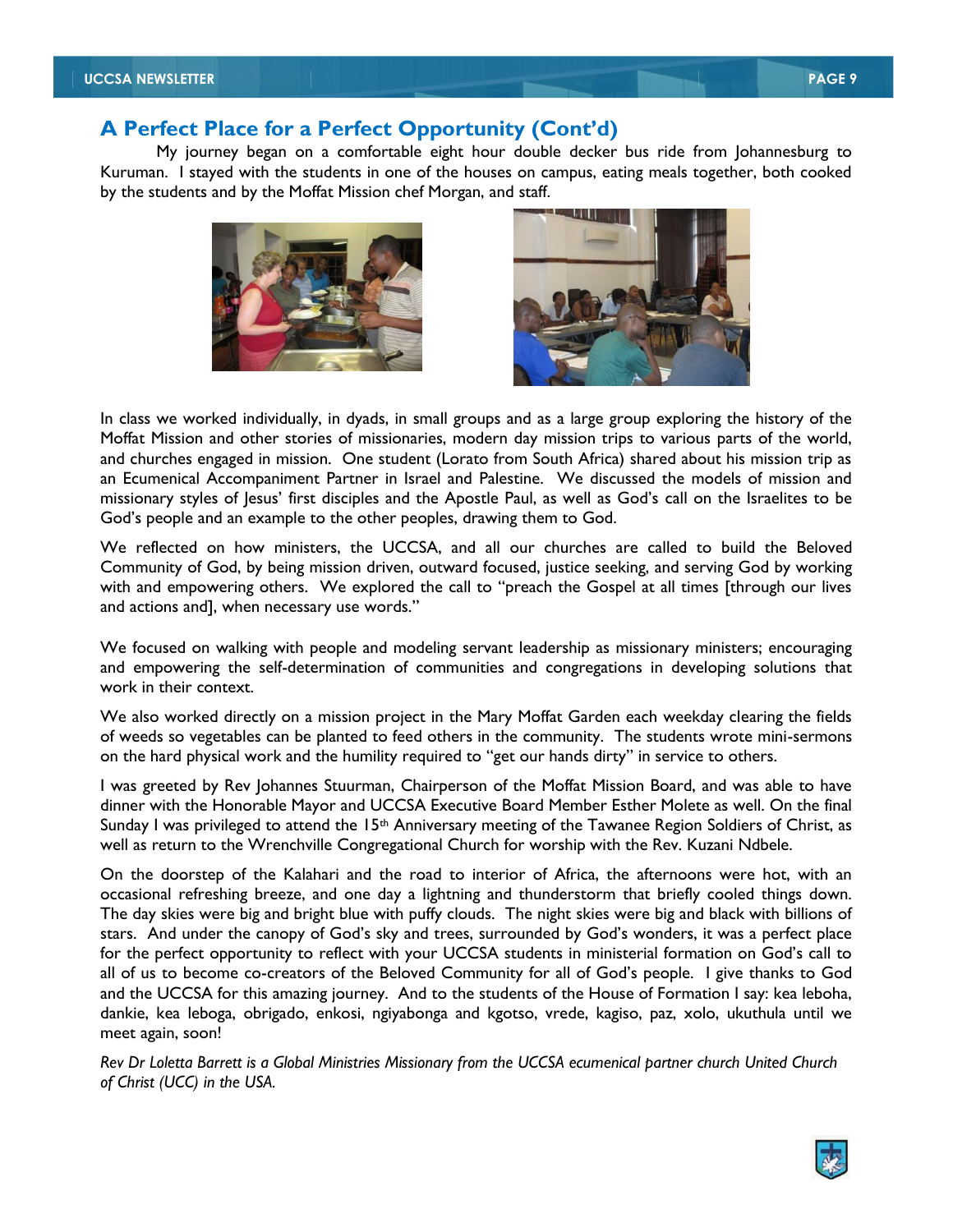## **My Story** *by Stephanie Healy*

I have always known that God is there, I don"t believe my story could begin or end because God is always working with me and always challenging me. However, my story includes a lot of pain and struggle.

God has always been in my life. However, I was never really the girl to want to go to church or read the Bible, but I knew He was there. In 2009 I had been struggling a lot with life and I felt my world was too much. I couldn"t do everything and cope with everything I needed to, so I made a decision and took an overdose of tablets coming very close to ending my life on earth, leaving behind all I love and all that loves me. When I woke up in ICU I felt God"s presence. It was not a huge moment, instead it was a moment of realisation. I knew that at that time I had bad relationships with literally everyone around me and I strongly believe strongly believe that God had given me a second chance, a chance to correct those mistakes; to get bad people out of my life, a chance to have a future!

In 2010 I went astray again and got involved in all the wrong things and bad things happened to me. I guess I stopped making time for God. I was in worship band and loved it and connected with Him but I lost Him, and that was because I decided to do what so many people tend to do, I blamed everything I went through on Him. I would pray obsessively "God if you love me then why do you put me through this?" I asked so many people for help and advice but still I didn't understand why. The things that happened to me are things that no one should even know about yet I went through it all and I felt like it didn"t stop and every time it happened I would get so angry at God shouting at Him, crying out to Him and begging Him to make it stop!!

But you know what I realised? I got myself into those situations by being friends with dodgy people, by lying to my parents and most of all, by lying to myself. November 2010, I got raped for the second time in my life by someone I thought I loved but was actually a drug dealer and everything that goes with it. I did not tell anyone but I did realise that those people and those things were not for me and I walked away broken, bruised, scarred and a mess.

2011 has been my third chance at a life. I moved away from it all. I started trying harder with God. I started telling my family everything that had happened in order to open a new solid trusting relationship; I worked hard at college; I worked on myself and my relationships; I worked on finding God.

This year has been a huge test on my family and we have become very close to each other and God. We lost 2 people very close to us but we let it bring us closer.

I can't tell you my relationship with God is perfect or that I haven't done thing or been around things that I shouldn't have, and I can't end this story telling you that I'm this perfect person. But to be honest I'm glad, because I don"t want to be perfect. I want to be me and I don"t want to hide my scars or my tattoo or my story. Those things don't mean I'm not a Christian. They mean that I have been challenged more so than I ever had imagined and I stand tall now saying to you that God is real. He is here and he loves me! God touches us in so many ways that we can"t hide it and although our relationship is not perfect, it is something I am so proud of; it is something that has struggled for years and the path is finally so strong and solid that we can carry on our journey together. My daddy has been present, he has never closed his eyes on me and he has promised never to turn a blind eye.

*Stephanie Healy is 18 years old and lives in Johannesburg, South Africa. She is a motivated young person who shares her story with passion and heart. Stephanie has founded the 1 Foot Forward Campaign to raise awareness on rape and abuse. Support the 1 Foot Forward Campaign on Facebook at: www.facebook.com/pages/1-Foot-Forward-Campaign*

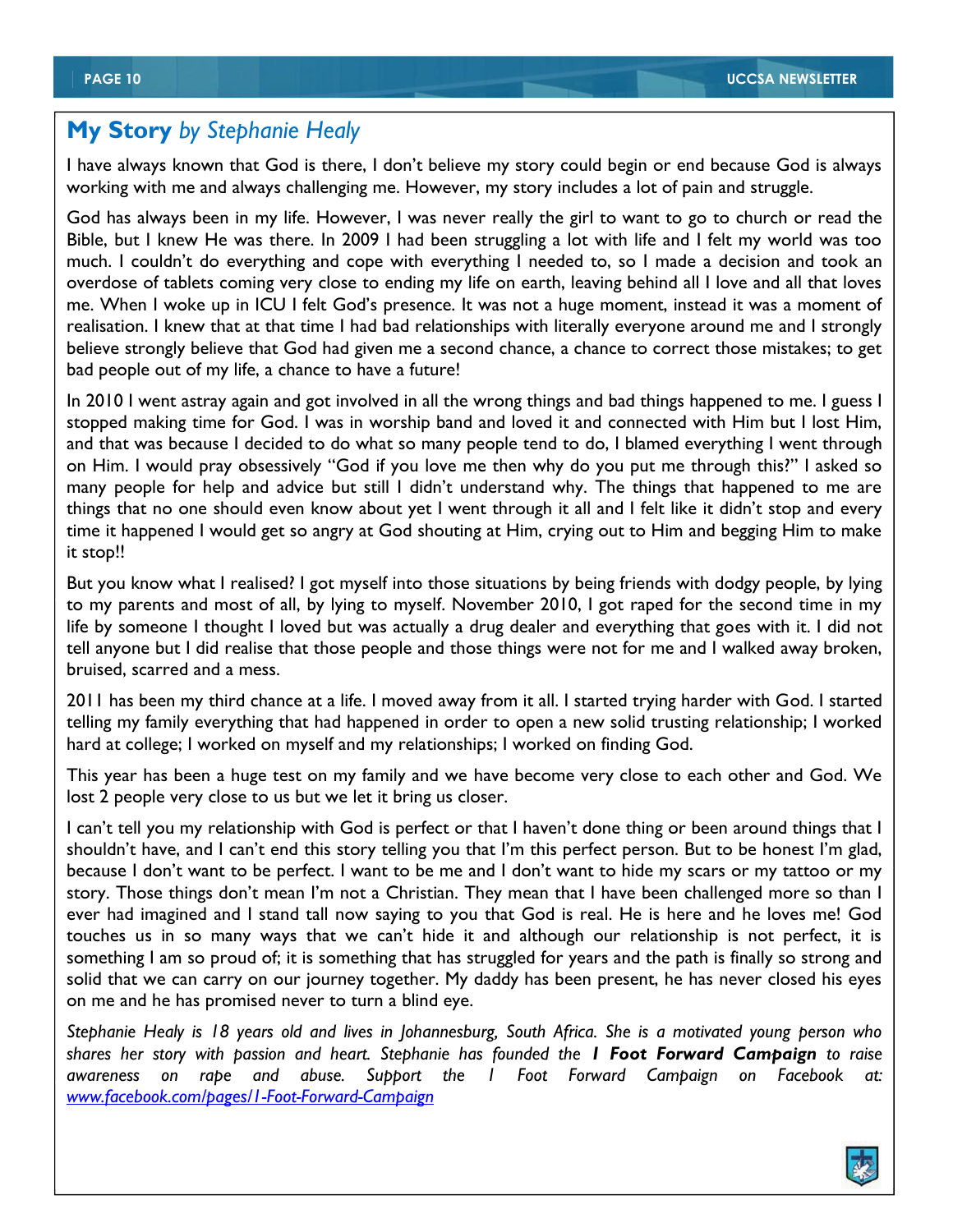## **"NOT A MUMBLING WORD"** *by Rev Robina Winbush Judges 19*

I am an African American woman who is privileged by virtue of education and occupation but at the same time I stand as one who is part of a community still defined by race and skin color in the United States; who despite having elected one who both is and identifies as an African American to the highest office in the country, African American communities continue to have a disproportionate number of our men incarcerated, a disproportionate number of our children uneducated and a disproportionate number of our community bearing the burden of this "current economic crisis." I hear the words of my sister, Dr. Jean Sindab screaming at me to remind folks of the struggles of those who are not privileged by virtue of education and occupation and whose reality is so often overlooked.

I stand always mindful of a woman with whom I had worked prior to entering the staff of the national church over 20 years ago. She was a woman whose life was marked by racism, poverty, abuse and marginalization. She had lived her life in and out of mental institutions. She literally came to me in a vision during my first national meeting and asked the question "How is what you"re doing going to make my life any better?" It is to her, that I dedicate this bible study.

Would you join me in prayer?

Prayer: Speak to our hearts Holy Spirit. Give us the words that will bring new life- words on the wing of a morning to drive all the nights of doubt away. Speak to our hearts Holy Spirit. As you speak, when we grow uncomfortable, remind us that you are pruning the parts of us that need to be removed. When we feel some joy, remind us that you are refreshing and empowering us for the work of ministry. Holy One, receive the glory and grant us your blessing. In the name of the One who is the Living Word, Jesus the Christ, we dare to pray. Amen

I invite you to listen now to a story of an unnamed Bethlehemite woman as told in the book of Judges.

#### *Silent Reflection. Pause to read Judges 19: 1-30. Write your image reaction -words, pictures, etc.*

It is important that we not run past the horror of these stories. That we allow ourselves to listen, to react, to own what it does to us to hear these stories of women, of men, of children, created in the image of God, claimed by God as God"s own and so brutally attacked and their lives destroyed. No wonder, Professor Phyllis Trible identified the story of the unnamed woman from Bethlehem as a Text of Terror. It is important that we allow ourselves to be horrified, frightened, angry beyond acceptable words, grieved in the depths of our spirits. Too often we are quick to turn the page, to look for a new story not quite so horrific, something that will make us forget. But the stories do not go away. They remain from generation to generation, demanding our attention; until we stop, listen, see the horror and seek a more faithful response.

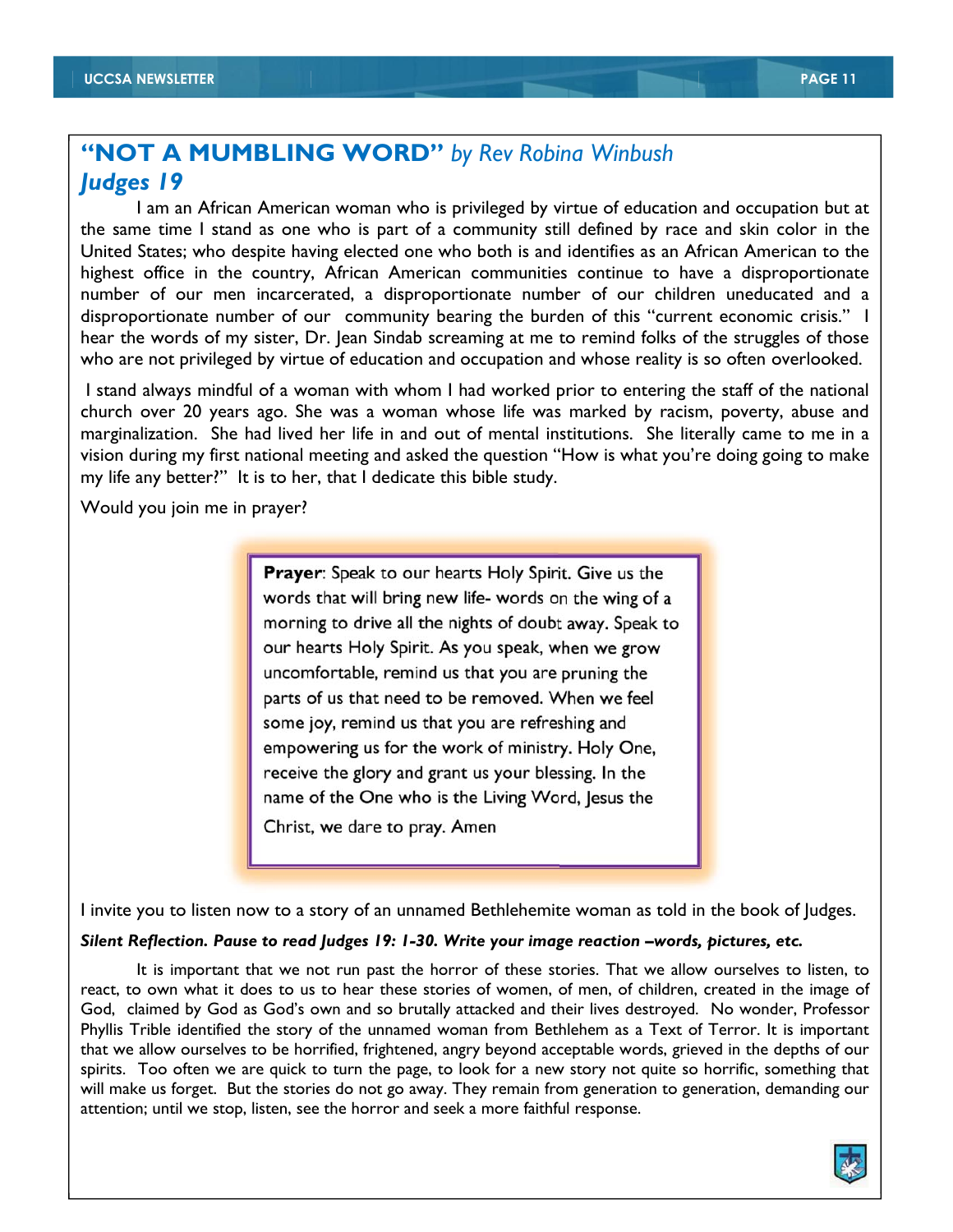The brutal gang rape and torture of this daughter of God in the public square is appalling. It is not a brief horrible encounter--- it is a prolonged and tortuous event that happened over hours... all night long... in the public square. **Throughout this horrible ordeal, we are told that the Levite slept comfortably in the old man's home and there wasn't a mumbling word from that house… not a word of concern, not a word of prayerful supplication, not a mumbling word.** Throughout this atrocious attack in the public square there is not a mumbling word from any of the townspeople. Surely, somebody knew what was going on? Where were the family members of these crazy men? Where were the community busy-bodies? Where were those charged with the responsibility of keeping order? **There is a collusion of powers that allow such an attack to occur and we don't hear a mumbling word.** 

After being raped and tortured all night long, this unnamed daughter of God drags herself back to the house that should have been a source of protection and collapses on the doorstep. We can only imagine her lying there, beaten, raped and brutalized, but **consistent with the rest of this story, we do not hear even a whimper of a cry.** From the beginning to the end in this awful saga, there is this awful deafening silence that troubles my soul…. There is silence even from God! From the beginning to the end, God says not a mumbling word!

#### *Let us pause for a moment. I would like for you to discuss the question of "what fuels silence?"*

**What becomes the more faithful response?** I hear the words of my slave ancestors who took Jeremiah"s question "Is there no balm in Gilead? Is there no physician there?" and flipped it with the answer as they began to sing: "There is a Balm in Gilead to heal the sin-sick soul. There is a balm in Gilead to make the wounded whole. You may not preach like Peter, you may not pray like Paul, but you can show the power of Jesus who came to free us all… There is balm in Gilead…"

#### **Resistance is the balm in Gilead! Resistance! Resistance! Resistance!**

Silence has its place… but never in the collusion of oppression, always in the service of liberation!

We must resist the temptation to protect our positions of privilege (as little as it might be) and participate in the collusion of silence. We must resist silencing God and then demanding allegiance to such a god in the face of unspeakable horror.

I believe that for the church one of our first acts of resistance must be to break the silence, to remember the victims of violence, to call forth their names, to tell their stories, to lament for their families, and the whole community"s loss of their potential.

**Acts of Remembrance, Confession and Lament:** The community is invited to remember, name and lament the victims of violence.

Resistance involves committing ourselves to confronting and dismantling hierarchical systems that allow for the destruction of sons and daughters of the Most High God. Resistance means committing ourselves to work for and building communities and systems that values and honours each human being as one in whom divine potential exists. Resistance means committing ourselves to work for a world in which every living being is respected as part of God"s created order. Resistance is seeking out those who have been defiled, dismembered, discarded on the dung heaps of this world and daring to speak words of life, restoring to them all that has been destroyed! Resistance is believing in the power of the resurrection today, right now in the face of death and destruction!

*Rev Robina Winbush is an associated stated clerk for the Presbyterian Church (USA). She serves as the Director of Ecumenical and Agency Relations in the Office of the General Assembly. This Bible study "Not a mumbling word" is extracted from the book "Righting Her-Story: Caribbean Women Encounter the Bible Story" (April, 2011, WCRC) and reprinted with permission of its author and the World Communion of Reformed Churches (WCRC).* 

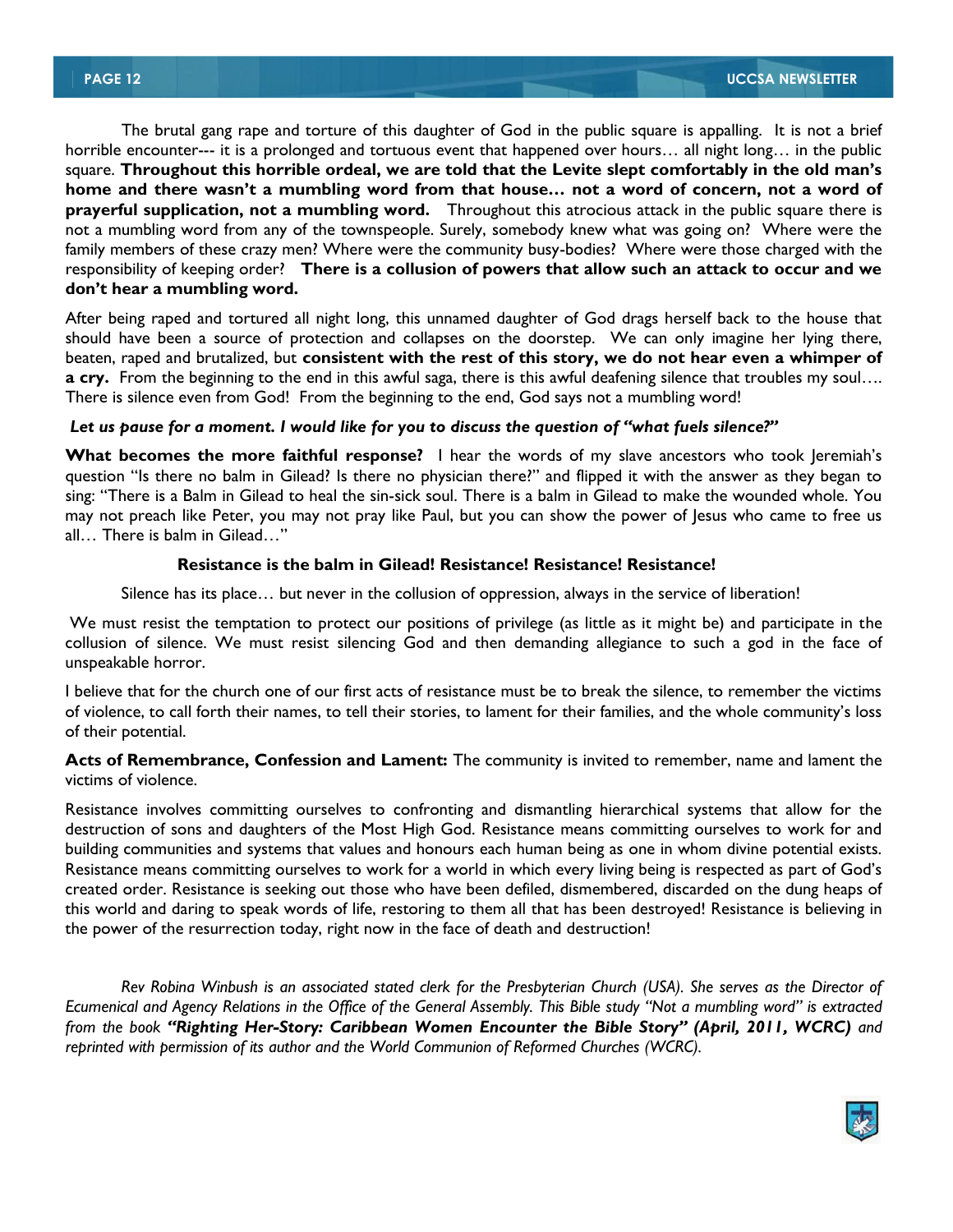#### *NEWS BRIEFS*

**UCCSA and the United Church of Christ (UCC) Central Atlantic Conference (CAC) Partnership Visit February 11-22, 2013.** Rev Moiseraele Dibeela, General Secretary and Rev Thulani Ndlazi South Africa Synod Secretary, formed a UCCSA delegation that visited the Central Atlantic Conference, UCC in Washington DC. The primary purpose of the visit to the CAC-UCC and the Howard University School of Divinity was to strengthen the two-way partnership between the UCCSA and the CAC- UCC in the USA. The UCCSA and CAC-UCC have agreed to explore further proposals for education and knowledge sharing, cross cultural experiences including *Women@ the Well* and other partnerships with the Howard University School of Divinity and UCC Global Ministries.



Rev Dibeela and Rev Thulani visited the White House's West Wing for a meeting with Paul Montiero – Associate Director, President Obama's Office of Public liaison. Paul Montero is in the centre. Rev Thulani Ndzani is to Paul's right and Rev Prince Dibeela is to Paul's left. Also in the picture from left to right are Rev. Adora Iris Lee, ACM Kwame Osei Reed, Sis Barbara Kamara and Howard University Professor Jean Bailey.

**Officers Roadshow in Algoa Region March 1-3, 2013.** The Officers and Executive Members of UCCSA were in the Algoa Region of the UCCSA in Port Elizabeth during March 1-3, 2013 for the second in a series of planned Roadshows. The Roadshows are intended to facilitate and share in conversations about the vision, ministry and mission of the UCCSA. During the Roadshow the My UCCSA Plan was launched and Officers and Executive Members made presentations regarding the Ministry and Mission Fund. On Friday evening (March 1)Rev Prince Dibeela, General Secretary along with Chairperson of the Algoa Region Rev Adam Birkett facilitated a conversation with Ministers of the Algoa Region. He encouraged the minister to recognise their common journey of ministry and to develop a vocation of prayer for the church and their colleagues in the ministry. On Sunday Officers, Executive Members and the Roadshow team worshipped and preached at Local Churches in the Algoa Region including Bethelsdorp; Edwards Memorial; Caledon Street and Booysen Park.

#### *In Loving Memory of Rev Derek Jones (1927-2013)*



*Rev Derek Jones first Mayor of Gaborone, Botswana* 

*Rev Derek Jones arrived in Botswana in 1954 to serve as* district superintendent of the London Missionary Society (LMS) in Maun. He served a minister of the UCCSA and later became the first mayor of Gaborone, Botswana in 1966. Rev Jones is also remembered fondly for his distinguished service as manager of the Botswana Book Centre from 1972 to 1993. Council for World Mission (CWM), the successor of the LMS), on its website remembered Rev Derek Jones as "a gracious gentleman with a large heart and a wise mind. His sojourn on Earth has been a gift to creation and a blessing to all those who encountered him in one way or the other." Rev Jones passed away in England at age 86. A memorial service for Rev Derek Jones was held at Trinity Church, Gaborone at 9 o'clock on Saturday 9th March, 2013. Rest in peace Moruti Derek Jones.

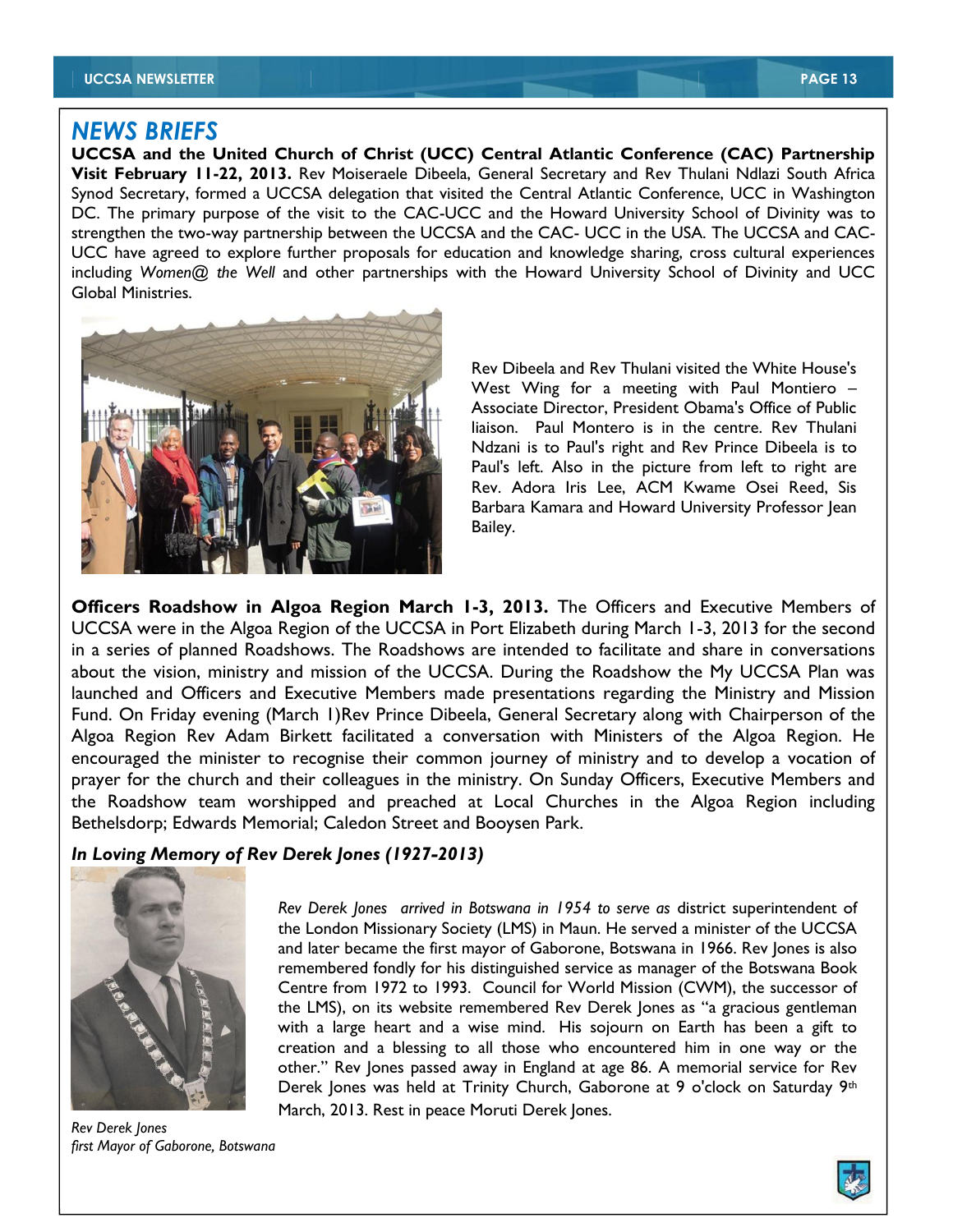#### **Women with disabilities take a stand against violence**

08 March 2013 Micheline Kamba speaking at the EDAN conference. © Moses Sembo

**"Women with disabilities are often excluded from the society, and are no longer seen as recipients of the gift of God," said the Rev. Micheline K. Kamba at a recent World Council of Churches (WCC) conference. It is important, she said, to pray for action amidst the alarming situation of violence against women with disabilities.** Kamba, herself a person with a disability from the Democratic Republic of Congo, and member of the WCC Central Committee, works as a volunteer coordinator for French-speaking Africa for the Ecumenical Disability Advocates Network (EDAN), a project of the WCC. It was at a recent EDAN conference which took place in Johannesburg, South Africa, from 27 February to 2 March, that Kamba spoke about the marginalization of women with disabilities, encouraging churches to be more proactive in protecting their rights. The EDAN conference invoked these reflections on "violence against women with disabilities" focusing on the prayer "God of life, lead us to justice and peace", the theme of the WCC"s upcoming 10th Assembly in Busan, Republic of Korea. The conference gathered around thirty international participants, including women with disabilities from the Democratic Republic of Congo, Madagascar, Burundi, Kenya, South Africa, Togo and the United Sates. The event was hosted by "The Haven", a shelter in Pietermaritzburg, South Africa which provides protection to victims of domestic violence and abuse.

*The World Council of Churches (WCC) is a worldwide fellowship of churches seeking unity, a common witness and Christian service. The WCC brings together 349 churches, denominations and church fellowships in more than 110 countries and territories throughout the world, representing over 560 million Christians and including most of the world's Orthodox churches, scores of Anglican, Baptist, Lutheran, Methodist and Reformed churches, as well as many United and Independent churches. www.oikoumene.* 

#### **+++++++++++++++++++++++++++++++++++++++++++++**

# **Covenanting** *THANKS YOU!*

Welcome to the **Covenanting for Change** movement and thank you for the contribution you have made to this fundraising campaign! Through this programme we are all invited to join hands and build a church that celebrates and rewards those who serve us as Ministers. As a justice church we are committed to rewarding our Ministers to have a just wage hence the decision to start a Central Fund. Further, through this programme we hope to diversify our Ministry to include other areas beyond pastoral ministry.

Once again, we thank you for your contribution. We will continue to update you on developments regarding this programme.

With love and blessings,

Ta

Rev. Dr. Prince Dibeela **General Secretary** 

*If you would like to support Covenant for Change and make a contribution do contact the Central Office on 1 837 9997 for a Debit Payment instructions form to make your contribution of R100 or any amount.* 

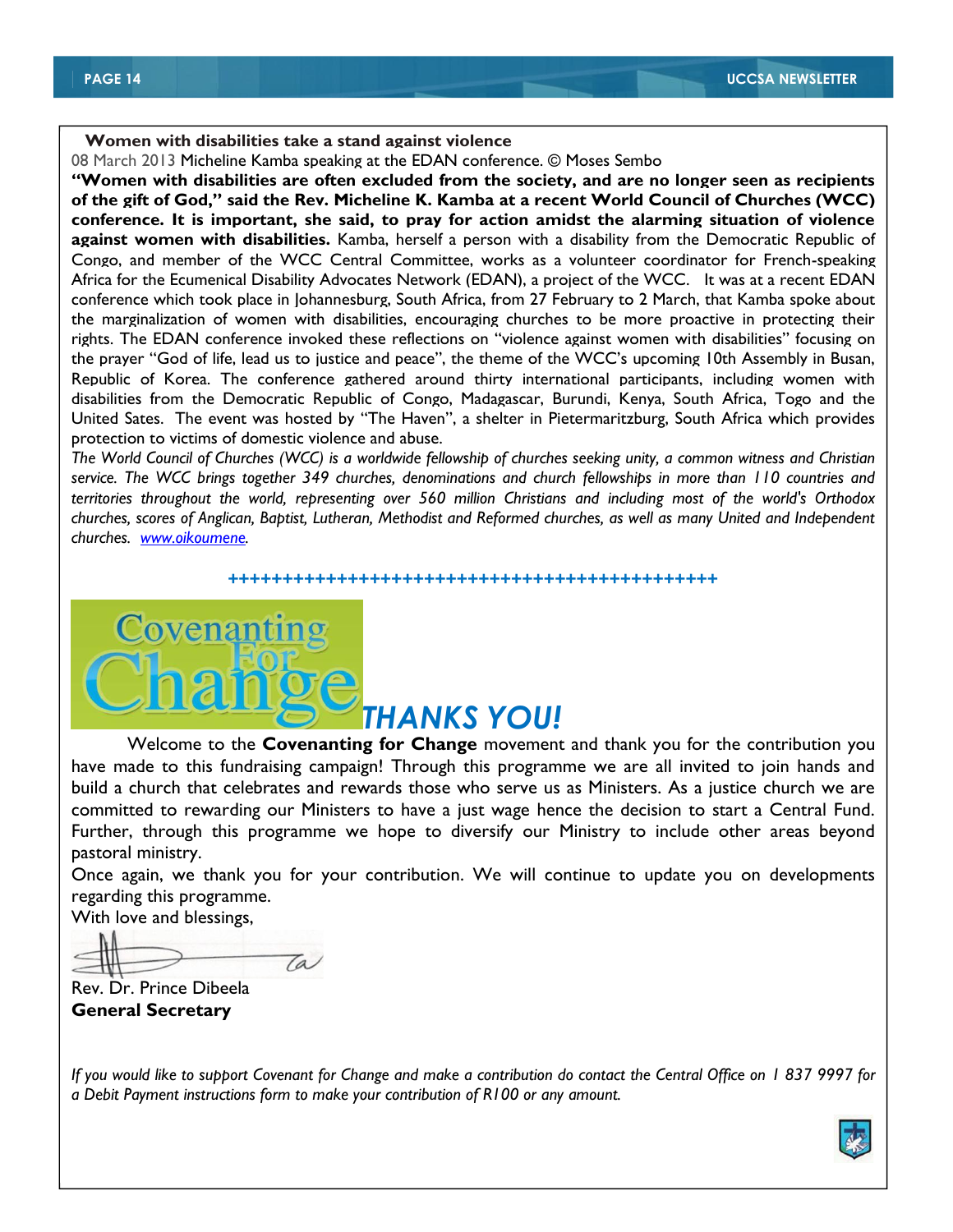### *PRAY WITH US*

*"Oh Lord, giver of life and source of our freedom, we are reminded that Yours is "the earth in its fullness; the world and those who dwell in it."* 

*We know that it is from your hand* 

*that we have received all we have and are and will be.* 

*Gracious and loving God, we understand that you call us to be the stewards of Your abundance, the caretakers of all you have entrusted to us.* 

*Help us always to use your gifts wisely and teach us to share them generously. May our faithful stewardship bear witness to the love of Christ in our lives. We pray this with grateful hearts in Jesus' name. Amen."*

#### *Remember to pray for:*

- **•** Prosperity and economic stability in Zimbabwe; and give thanks for the vote at the March 16, 2013 referendum which approved a new Constitution.
- The people of Maputo and Gaza provinces in Mozambique, especially the children who suffered severely during the floods in Mozambique; many of whom are still homeless and living in tents and centres provided for by the **Government**
- The Covenanting for Change fundraising campaign; and for increase in the finances of the UCCSA.

*If you would like to submit a prayer request for publication please write to us at UCCSA*  **P.O. Box 96014, Brixton, 2019, Johannesburg, South Africa** or send us an e-mail at *tellus.uccsa@gmail.com.* 

*"The prayer of a righteous person is powerful and effective" James 5:16. Prayer changes things!* 

## **UCCSA AWARDS**

UCCSA is inviting members of the UCCSA to make nominations for the **Congregational Justice & Peace Award** and the **Community Empowerment Award**.

The UCCSA spans five countries of Botswana, Mozambique, Namibia, South Africa and Zimabwe. It is a church whose history in Southern Africa dates back more than 200 years. UCCSA has an unequivocal stance as church with and for the poor, standing on the side of the oppressed. Over this long history of ministry and witness UCCSA has stood up as an advocate for peace and justice.

The *Congregational Justice & Peace Award* is intended to recognise and honour men, women and institutions who have distinguished themselves in the promotion of justice and peace in their societies.

The *Community Empowerment Award*  seeks to recognise and honour those members of the UCCSA who are involved in the development, empowerment and improvement of the social- economic conditions of their communities.

Nominations for this award should be forwarded to the office of the General Secretary by 31<sup>st</sup> May, 2013 and be accompanied by a brief motivation (reason) for identifying the nominee for the award. Selected awardees will be presented at the Assembly of the UCCSA in September, 2013.